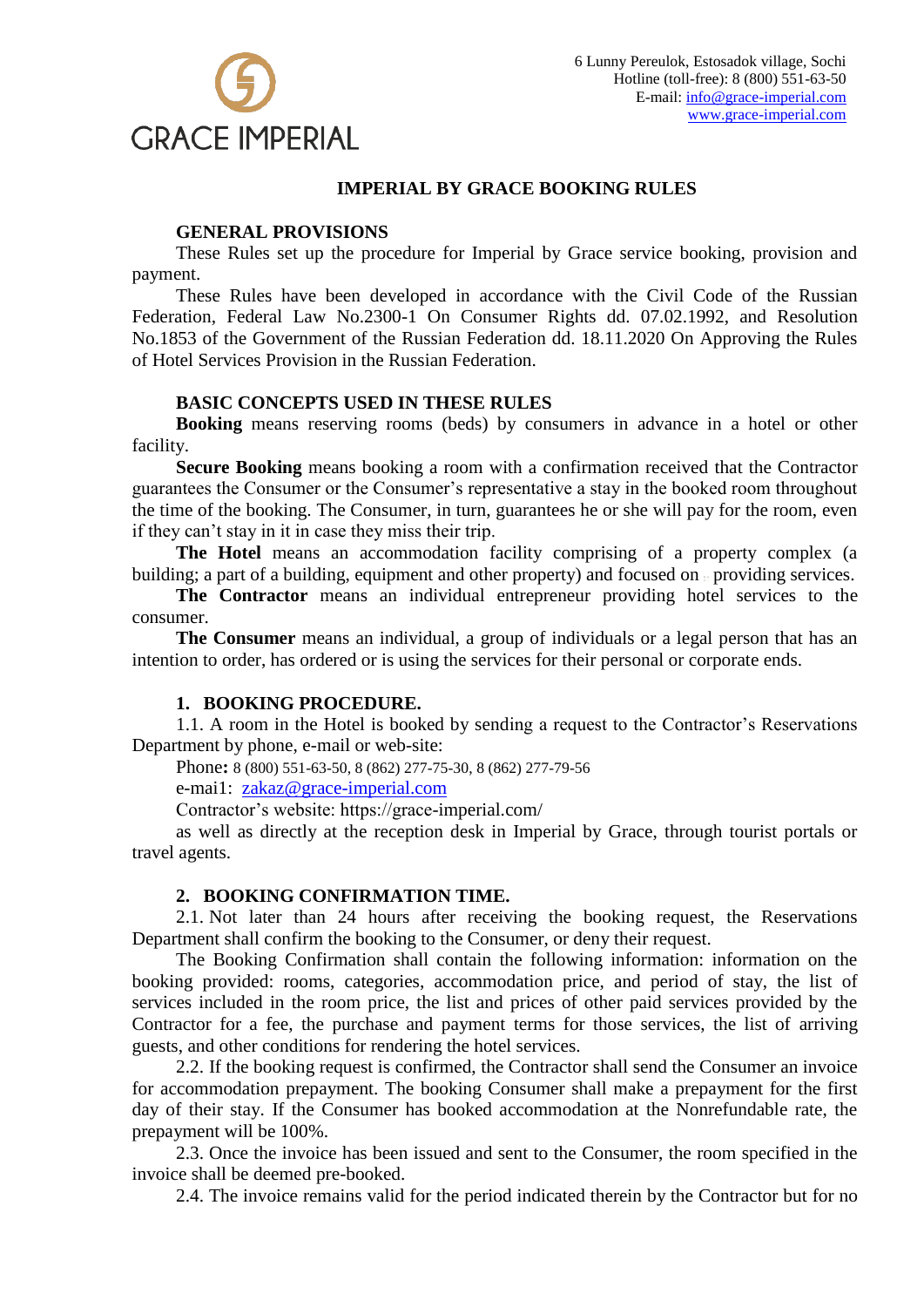longer than five (5) banking days from the date of its issue.

2.5. If there's less than five days' period between the booking date and the Consumer check-in date, the Consumer shall be sent an Internet Acquiring payment link valid for 24 hours after the issue date.

2.6. If there's less than 24 hours between the booking date and the Consumer check-in date, the Consumer shall be sent an Internet Acquiring payment link valid for 3 hours after the issue date.

2.7. If the Consumer fails to pay within the stipulated timeframe, the booking will be automatically canceled for the room.

2.8. In case of a booking cancellation, the Responsible Manager must notify the Consumer of the cancellation due to non-payment by a phone call, a text message, or an e-mail message.

2.9. The Room is listed as securely booked at the time the prepayment is credited to the settlement account or handed to cash desk of the Hotel. The prepayment amount will be included in the room payment.

2.10.The Contractor shall send the Booking Confirmation to the Consumer via e-mail, with the information on the name (company name) of the Contractor, the Consumer, the category of the room reserved, and the price of the room (a bed in the room), the duration of stay in the Hotel, the booking conditions as well as other information determined by the Contractor.

2.11.The check-out time in the Hotel is 12.00 p.m. (local time). The check-in time is 3.00 p.m. (local time), the check-out time is 12.00 p.m. (local time).

For early check-in, the fee for the room shall be charged as follows, depending on the current room rate:

not more than 6 hours before the check-in time — hourly rate;

- 6 to 12 hours before the check-in time 50% of the room rate;
- 12 to 24 hours before the check-in time 100% of the room rate.

For late check-out, the fee for the room (extension of the stay) will be charged as follows, depending on the current room rate:

- not more than 6 hours after the check-out time hourly rate;
- 6 to 12 hours after the check-out time 50% of the room rate;
- 12 to 24 hours after the check-out time 100% of the room rate.

2.12. The early check-in/late check-out service is provided at the actual check-in/checkout time. This service can't be booked.

2.13. Early check-in to a pre-booked room at the Accommodation Facility and late check-out are provided subject to the reception desk manager's approval.

2.14. If the Consumer is late for more than 24 hours, a full night fee will be charged, but no more than that.

2.15. For the Hotel check-in, Russian nationals shall provide a national ID (a national passport of the Russian Federation); Russian nationals permanently living abroad shall provide an international ID (a traveling passport of the Russian Federation).

2.16. Check-in for minors under the age of 14 is allowed upon provision of IDs of the accompanying persons: parents (adoptive parents, legal guardians), close relatives or a travelling companion (companions); of a document certifying the authorities of the travelling companion (companions) and a birth certificate for the minor.

2.17. Check-in for minors aged 14 and older not accompanied by a legal representative is only allowed subject to a written consent of the minor's legal representatives (parents or a parent) and provided the minor's ID is available.

2.18. Hotel check-in for foreign nationals requires a national passport (always, no exceptions) with a migration card/temporary residence card/residence permit attached.

2.19. If any of the documents above is not provided, the Hotel may deny check-in.

2.20. If a secured booking has been agreed and paid for 1 night, the room stays reserved for the Consumer till 07.00 a.m. of the next day.

2.21.If a secured booking has been agreed and paid for more than 1 night and the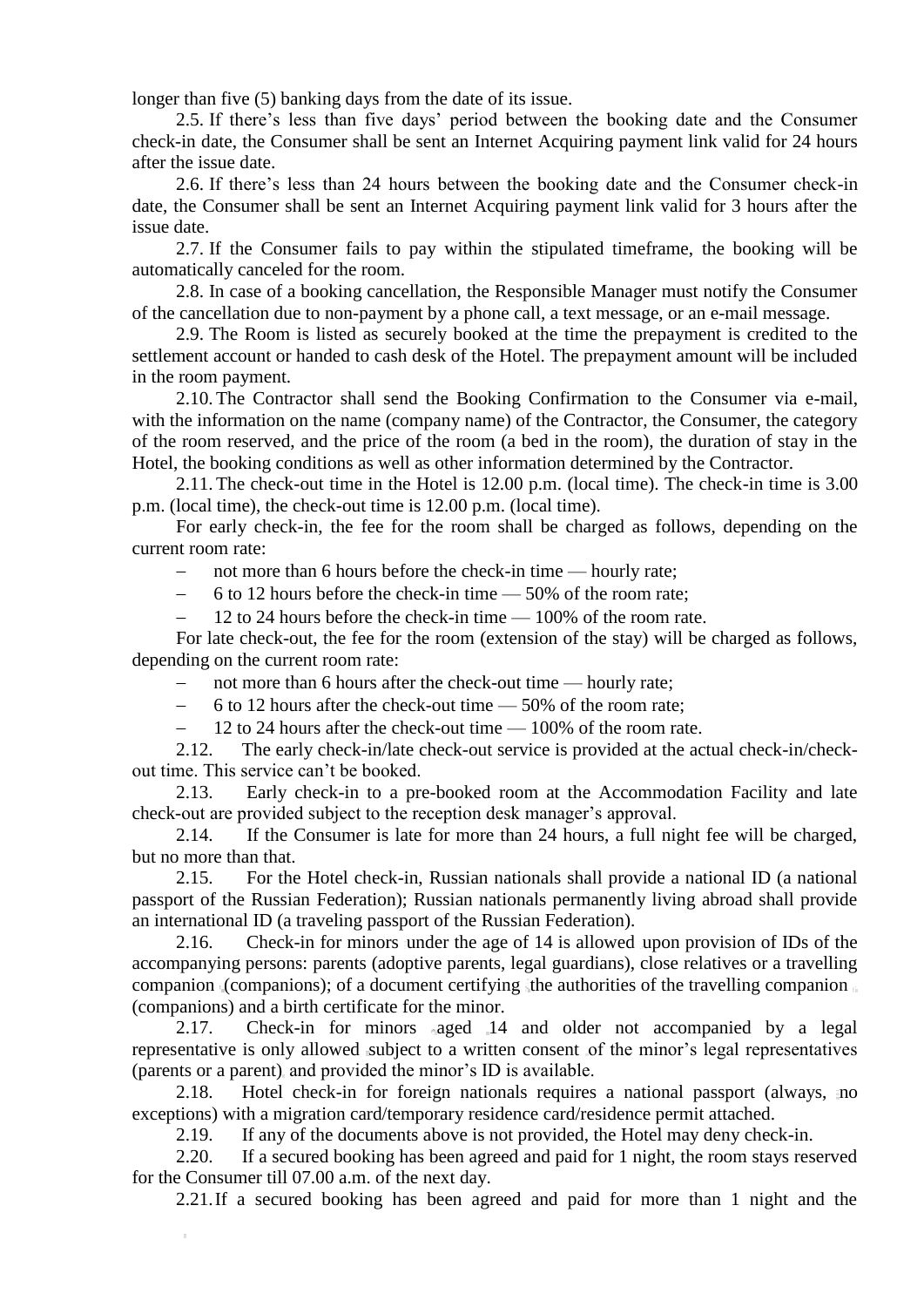Consumer fails to arrive by 07.00 a.m. of the day following the day of the supposed check-in, the room stays reserved until 12.00 p.m. of the day following the day of the supposed check-in, in order to clarify the situation. If the Consumer fails to arrive and/or contact the Hotel after 12.00 p.m., the Contractor may cancel the booking.

2.22.If the Consumer fails to arrive by 07.00 a.m. of the day following the day of the supposed check-in, the booking will be cancelled.

2.23.In case the Consumer arrives after 07.00 a.m. of the day following the day of the supposed check-in, the accommodation will be provided on a first-come, first-served basis and subject to availability of rooms.

2.24.If the Consumer fails to arrive by 07.00 a.m. of the day following the day of the supposed check-in, the Consumer shall pay a fine equal to the amount of one night's fee out of the prepayment amount.

## **3. DISCOUNTS AND DEALS.**

3.1. If a room has been booked at a discounted rate or during a deal period, the discounts are not cumulative and do not cover the extra beds provided. **THERE ARE NO DISCOUNTS OR DEALS FOR THE EXTRA BEDS!**

3.2. If the Consumer books a room with a Loyal Guest discount, there shall be a mandatory check of the number of the Consumer's visits. In that case, the Loyal Guest discount will be applied, but without taking the cancelled bookings into account.

#### **4. HOTEL RATES**

4.1.The price for the services provided to the Consumer is indicated in the Booking Confirmation. The final settlement between the parties is based on the amount stated in the Booking Confirmation.

4.2.The Hotel provides accommodation to children of any age.

4.3.Children under the age of 4 will be accommodated free of charge with no extra bed provided. Children over the age of 4 will be provided with a bed, and the fee will be charged accordingly.

4.4.If there are multiple children under 4 in the same room, extra beds will be provided and the fee will be charged accordingly.

#### **5. PAYMENT PROCEDURE**

5.1. If a Consumer books a stay that is supposed to last more than twenty one (21) calendar days, such a booking is provided subject to a prepayment of twenty per cent (20%) of the entire accommodation cost.

5.2. At the Consumer's discretion, the services may be paid for in one of the following ways:

- by wire transfer to the Contractor's settlement account;
- by cash at the Hotel;
- by a Visa, MasterCard, Аmerican Express, ЈСВ, MIR payment card;

 online via the an Internet Acquiring link (the Booking Department manager will send the link).

5.3. The Consumer's obligation to pay for the Hotel services is considered fulfilled once the prepayment is / respective funds are credited to the settlement account or handed to the Contractor's cash desk.

#### **6. CHANGING THE DATES OF STAY; BOOKING CANCELLATION**

6.1. Any changes to the dates of stay (check-in or check-out dates, stay rescheduling), or cancellation of the booking services without incurring a penalty is allowed: for the peak season (October 16 to April 19) – no later than 14 days before the check-in date; for the off-season (April 20 to October 15) – no later than 7 days before the check-in date.